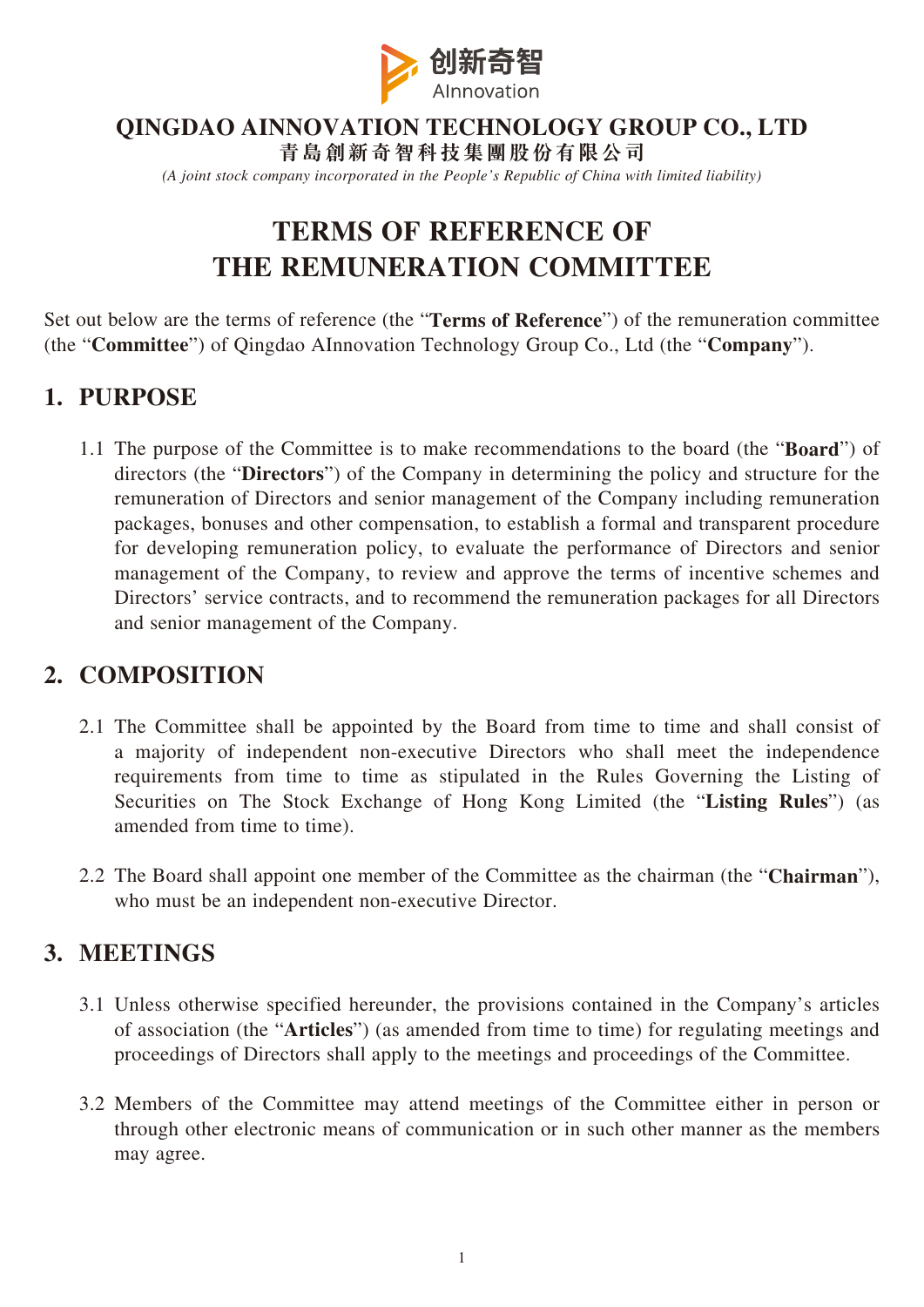- 3.3 The Committee shall meet at least once annually, or more frequently if circumstances require.
- 3.4 Members of the Committee may be represented at a meeting of the Committee by an alternate appointed by him.
- 3.5 The Chairman shall be responsible for leading the Committee, including scheduling meetings, preparing agendas and making regular reports to the Board.
- 3.6 A meeting of the Committee may be convened by any of its members.
- 3.7 A quorum shall be two members of the Committee.
- 3.8 Unless otherwise agreed by all the members of the Committee, notice of at least seven days shall be given for a regular meeting of the Committee. For all other meetings of the Committee, reasonable notice shall be given. The Chairman shall determine whether or not a meeting of the Committee is a regular meeting.
- 3.9 The agenda and accompanying supporting papers shall be sent to all members of the Committee and to other attendees as appropriate at least three days before the date of the meeting (or such other period as the members may agree).
- 3.10 Each member shall have one voting right. Subject to the Articles, questions arising at any meeting of the Committee shall be decided by a majority of votes, and in case of an equality of votes, the Chairman shall have a second or casting vote.
- 3.11 The members of the Committee shall appoint a secretary of the Committee (the "**Secretary**") to take minutes. In the absence of the Secretary, his/her delegate(s) or any person elected by the members present at the meeting of the Committee, shall attend the meeting of the Committee and take minutes. Any such minutes shall be conclusive evidence of any such proceedings if they purport to be signed by the Chairman or the Secretary of the meeting or succeeding meeting.
- 3.12 Full minutes of meeting of the Committee shall be kept by the Secretary or any one of the joint company secretaries of the Company. They shall be open for inspection at any reasonable time on reasonable notice by any Director.
- 3.13 Minutes of meetings of the Committee and the record of individual attendance at such meetings shall be prepared by the Secretary which shall be sent to all members of the Board within a reasonable time after the conclusion of any meeting of the Committee for their comment and records. For the purposes of recording attendance only, the attendance of an alternate of members of the Committee will not be counted as attendance by the relevant member of the Committee himself or herself. The minutes of meetings shall record details of the matters considered and decisions reached, including any concerns raised by Directors or dissenting views expressed.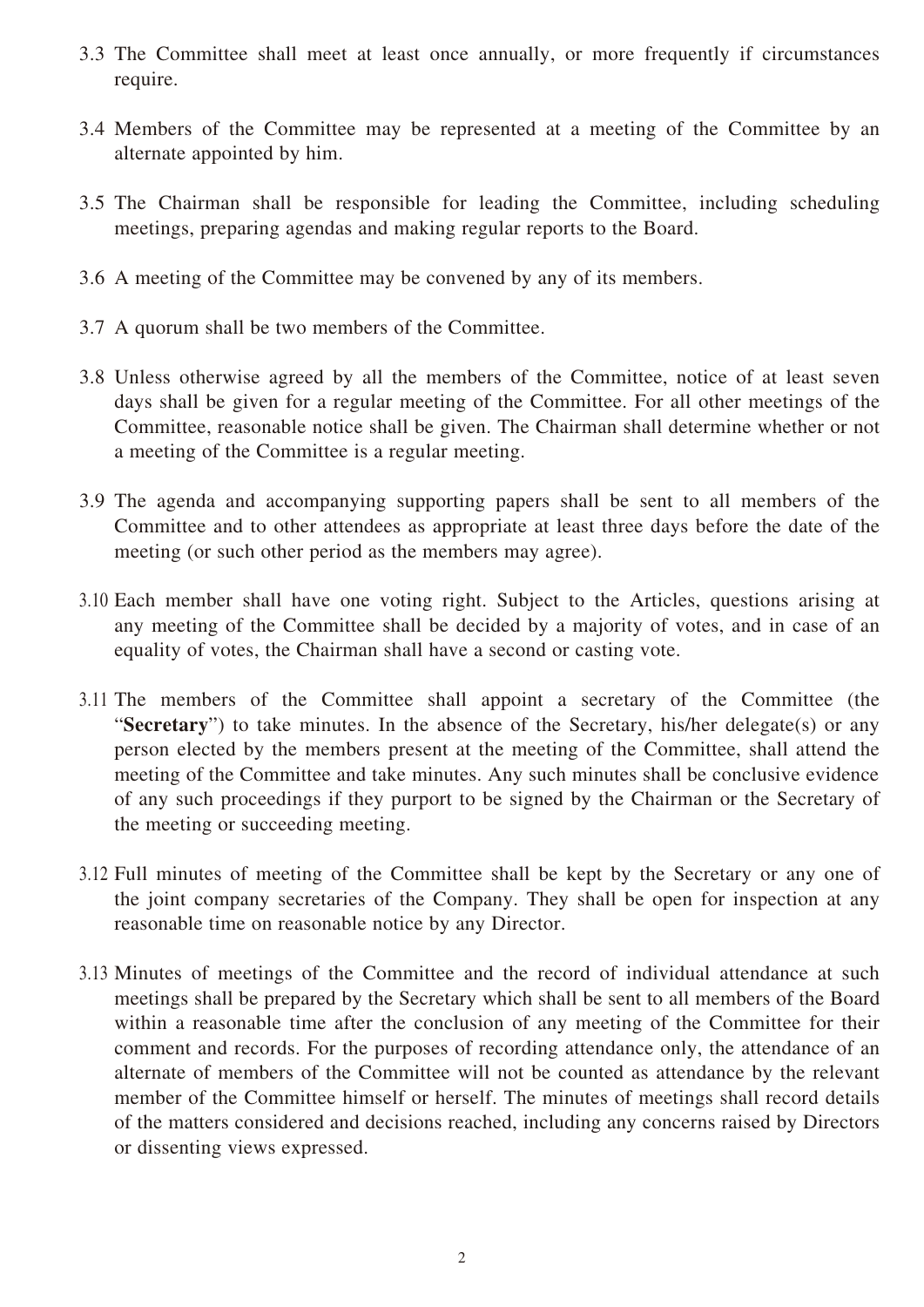3.14 Without prejudice to any requirement under the Listing Rules, a resolution in writing signed by all of the members of the Committee (or their respective alternate) shall be as valid and effectual as if it had been passed at a meeting of the Committee duly convened and held.

#### **4. ACCESS**

- 4.1 The Committee shall have full access to management and may invite members of management or others to attend its meetings.
- 4.2 The Company should provide the Committee with sufficient resources to discharge its duties including but not limited to obtaining independent professional advice and assistance from internal or external legal, accounting or other advisors at the expense of the Company if necessary.

#### **5. REPORTING PROCEDURES**

- 5.1 The Committee shall evaluate and assess its effectiveness and the adequacy of these Terms of Reference from time to time and recommend any proposed changes to the Board.
- 5.2 The Committee shall consult the chairman of the Board and/or chief executive officer of the Company about the remuneration proposals of executive Directors, and also seek independent professional advice if considered necessary.
- 5.3 The Committee shall report back to the Board on their decisions or recommendations, unless there are legal or regulatory restrictions on their ability to do so (such as a restriction on disclosure due to regulatory requirements).

# **6. AUTHORITY**

6.1 The authorities and responsibilities of the Committee shall include such responsibilities and authorities set out in the relevant code provisions of the Corporate Governance Code (the "**CG Code**") as contained in Appendix 14 to the Listing Rules (as amended from time to time).

## **7. RESPONSIBILITIES AND DUTIES**

- 7.1 Without prejudice to any requirement under the CG Code, the Committee shall perform the following duties:
	- (a) to make recommendations to the Board on the Company's policy and structure for the remuneration of all the Directors and senior management of the Company and on the establishment of a formal and transparent procedure for developing remuneration policy;